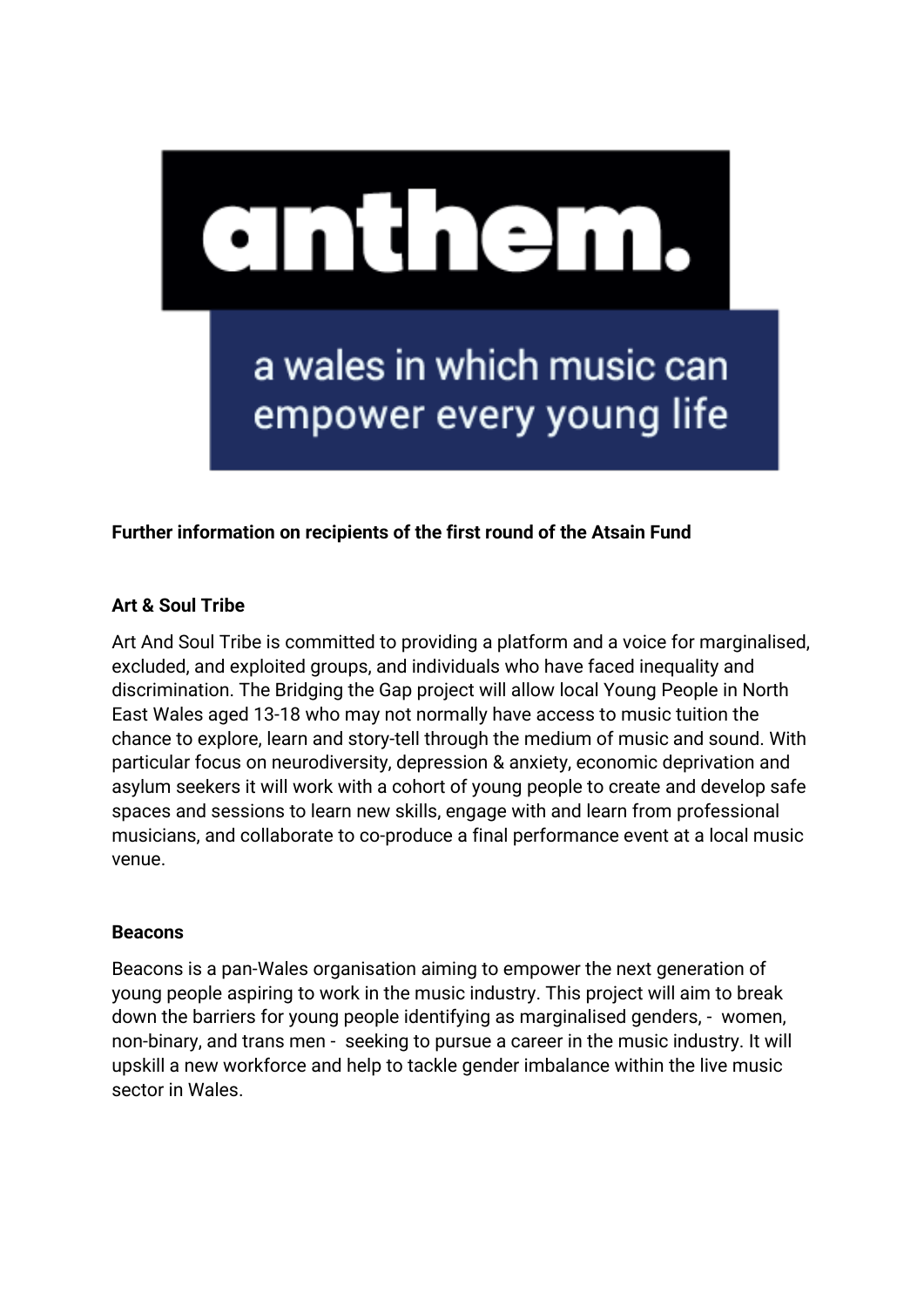### **Canolfan Gerdd William Mathias**

Canolfan Gerdd William Mathias provides music training and performance experiences of the highest quality in North Wales fostering both the enjoyment of and participation in music-making. This year-long project will develop and expand musical provision for disabled children and young people in Gwynedd and Denbighshire by running after-school music clubs and showcases in partnership with families and agencies, and music sessions in a new pre-school for disabled children.

## **Deaf Hub Wales**

Deaf Hub (Wales) provides support and activities that enrich D/deaf people's lives & overall wellbeing. The project will offer music sessions exploring activities, deaf arts, equipment and genres to D/deaf children and young people, culminating in a showcase at the Deaf Arts Festival planned for 2023.

## **Disability Arts Cymru**

Disability Arts Cymru is the lead organisation For Disability Arts In Wales. The Pathways to Music project will bring together young disabled and Deaf people across Wales to guide and develop six workshops for young people aged 16-30, giving them bespoke and accessible tools to start writing, playing and performing music. It will be the first disabled-led Wales-wide music scheme for young people wanting to make contemporary music.

### **Gwallgofiaid**

Gwallgofiaid provides workshops and opportunities in the arts for the young people of Bro Ffestiniog and Gwynedd. The project will engage professional musicians and producers to run music and recording sessions for young people in a new studio in Bro Ffestiniog.

### **Media Academy Cymru**

Media Academy Cymru is at the forefront in Wales of supporting children and young people when they have needed support or somewhere safe to turn. This project will run monthly music masterclasses across less well-off communities in South Wales. Working with two industry practitioners and a network of partners the project will engage those with significant barriers into music including young people in the criminal justice system, diverse ethnic communities, neuro-diverse and those young people who currently are Not Engaged in Education and Employment. The masterclasses will help young people develop their skills and their brands, and offer support into music programmes in wider education or employment.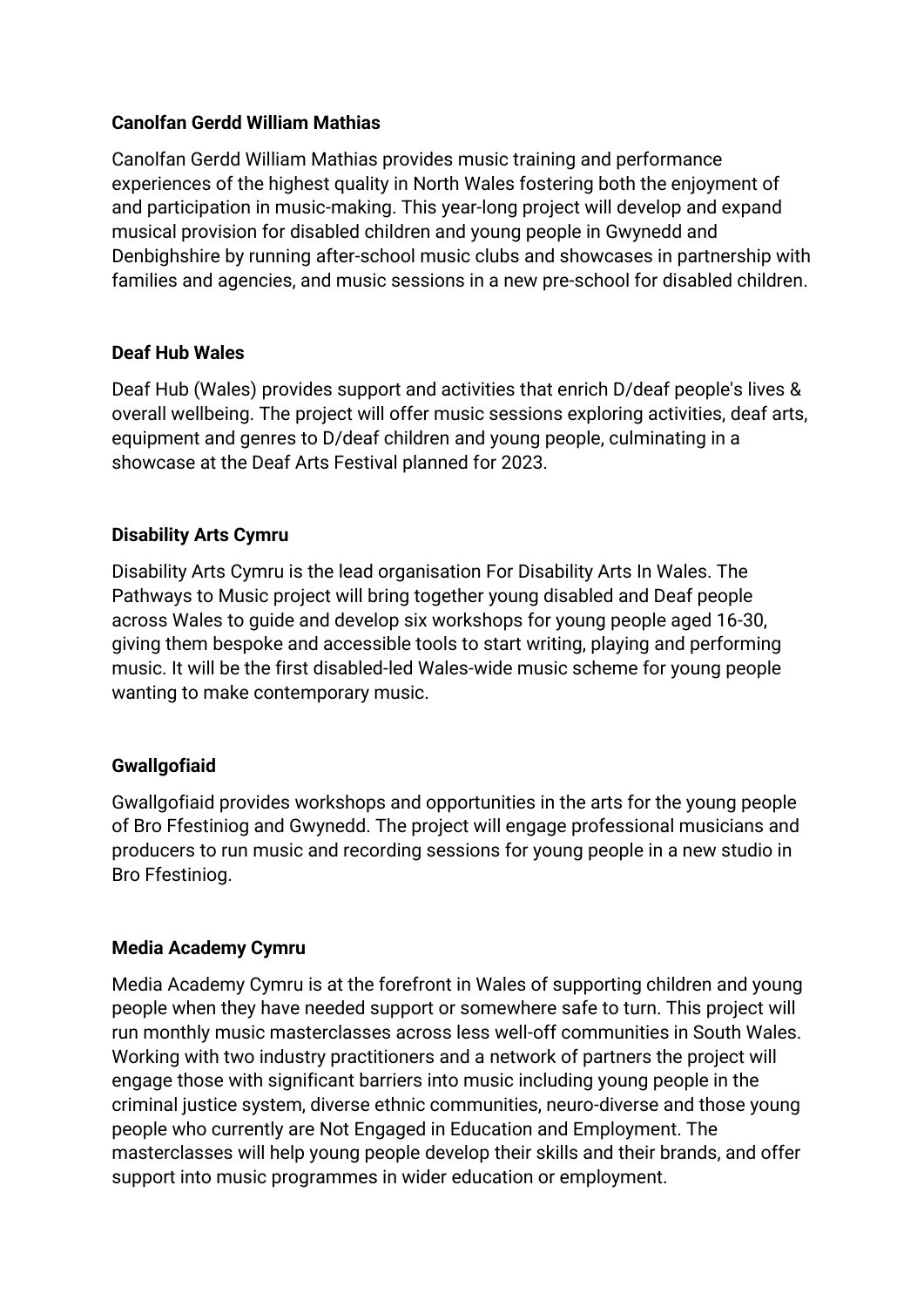### **National Youth Arts Wales**

National Youth Arts Wales works to develop Wales' most talented young performers and those with potential through exceptional training and performance opportunities. Music Futures is a contemporary music project that identifies and nurtures promising young Welsh music makers of the future. It focuses on a wide range of contemporary genres, from Grime to Indie, and Electronica to RnB. Creating access for young people from under-represented backgrounds in Wales, it offers an intensive experience of skill development to equip them for a viable career in the music industry. Atsain funding will support a Music Futures Gig tour to some of Wales' top arts venues in August 2022.

## **Operasonic**

Operasonic makes opportunities for people to use their creative power to tell stories, celebrate their communities and open up music for self-expression. This project, part of our Carnegie Lullaby partnership, will use lullabies to explore how music can be made accessible and enticing for very young Deaf children. It will bring together a Deaf creative team alongside families to develop new practice.

### **Sound Progression**

Next Level is designed to elevate young Urban music talents and facilitate their transition into the music industry. Through a series of workshops developing skills, knowledge and collaborative practice, and bespoke participant-led projects building portfolios, profiles and

partnerships, it aims to cultivate relationships, platforming opportunities and establish new progression routes.

# **South Riverside Community Development Centre**

Atsain funding will support and develop The River Music Project - a multi-cultural, multi-generational project involving drumming, singing and instrumental workshops. The project seeks to represent and be representative of all the communities in the Riverside area of Cardiff, and create a sense of entitlement to opportunities within Arts and Culture where until now, they haven't been offered.

### **Theatr Brycheiniog**

Theatr Brycheiniog provides a varied programme of theatre, dance, music and entertainment in the heart of Brecon, serving the town and surrounding areas of